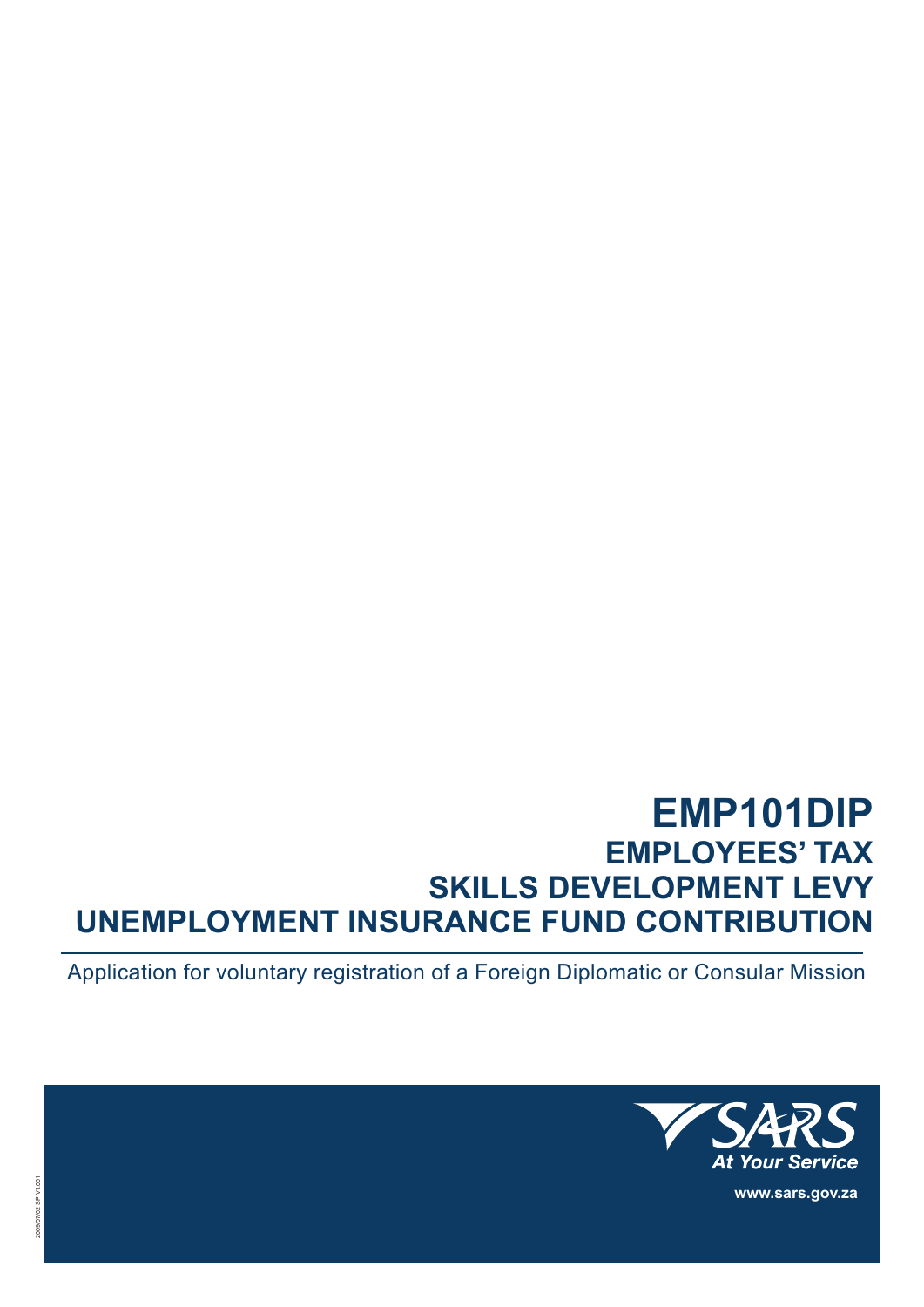## **EMP101e**

#### **FOR OFFICE USE** Office date stamp **PAYE Reference number 7**  $\bullet$ **L SDL Reference number**  $\bullet$ **UIF Reference number U** Ċ **Area code** Ċ **Magisterial district** Ċ

### **1. Particulars of foreign diplomatic or consular mission**

| <b>PLEASE USE BLOCK LETTERS.</b>                                          |                                                                                                                |
|---------------------------------------------------------------------------|----------------------------------------------------------------------------------------------------------------|
| Nature of person                                                          |                                                                                                                |
| Foreign authorities                                                       | D                                                                                                              |
| Name of foreign diplomatic or<br>consular mission                         |                                                                                                                |
| Trading or other name                                                     |                                                                                                                |
| If not South African resident state country of<br>residence               |                                                                                                                |
| Physical business address<br>of foreign diplomatic or<br>consular mission |                                                                                                                |
|                                                                           | Postal code                                                                                                    |
| Business telephone number                                                 | Е<br><b>COD</b><br>E<br>T                                                                                      |
| Facsimile number                                                          | F<br>IA<br>IX.<br>$C$ $O$ $D$ $E$                                                                              |
| Cellular phone number                                                     |                                                                                                                |
| E-mail address                                                            |                                                                                                                |
|                                                                           | c                                                                                                              |
| Postal address of foreign<br>diplomatic or consular mission               |                                                                                                                |
|                                                                           | Postal code                                                                                                    |
| Trade classification codes                                                | $\overline{2}$<br>Activity within major division $ 2 $<br>$6 \mid$<br>5<br>Major division<br>$\mathbf{0}$<br>6 |

#### **2. Particulars of other branches to be registered separate** (Complete aan EMP102DIP form for each branch)

State the number of branches for which separate registration is required

Furnish the trading or other name and / or employer's reference number (PAYE no) of **ALL** branches including those for which an application for separate registration will be made on and EMP102DIP form